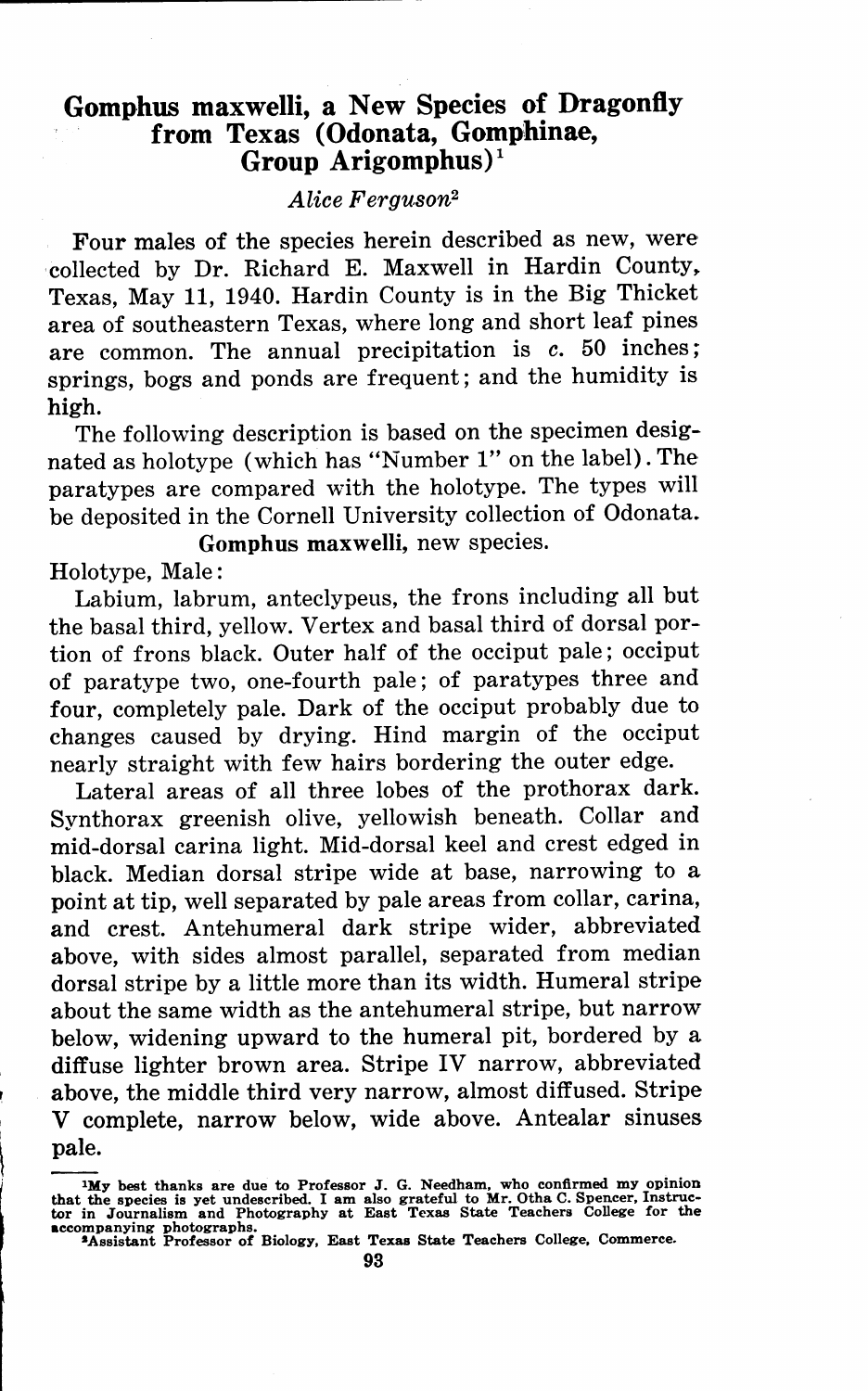Coxae light. Trochanters of first and second pair of legs light but with a little black on the second segment of the latter. First segment of trochanter of third pair of legs pale, the second segment black on ventral side. Femora black except for dorsal side of leg I, the dorso-lateral half of leg II, and the dorso-lateral third of leg III. Tibiae black except for narrow light line on the dorsal side of all three legs. Tarsi and claws all black. Tibial spines black, short, and numerous.



Costa of wing light anteriorly except above stigma. Stigma light, other veins dark. Wings hyaline. Antenodal cross veins: front wing, 11-10, hind wing, **8-7.** Postnodal cross veins: front wing, 8-11, hind wing, 9-9.

Lateral dark markings on abdominal segments I and II, dorsal and ventral areas light. Antero-lateral areas of segments III to VI pale, dark portions less distinct. Segments VII, VIII, and IX completely dark, at least they appear so in the dried specimens. Segment X entirely light. Caudal appendages light, with black tubercles at outer angles and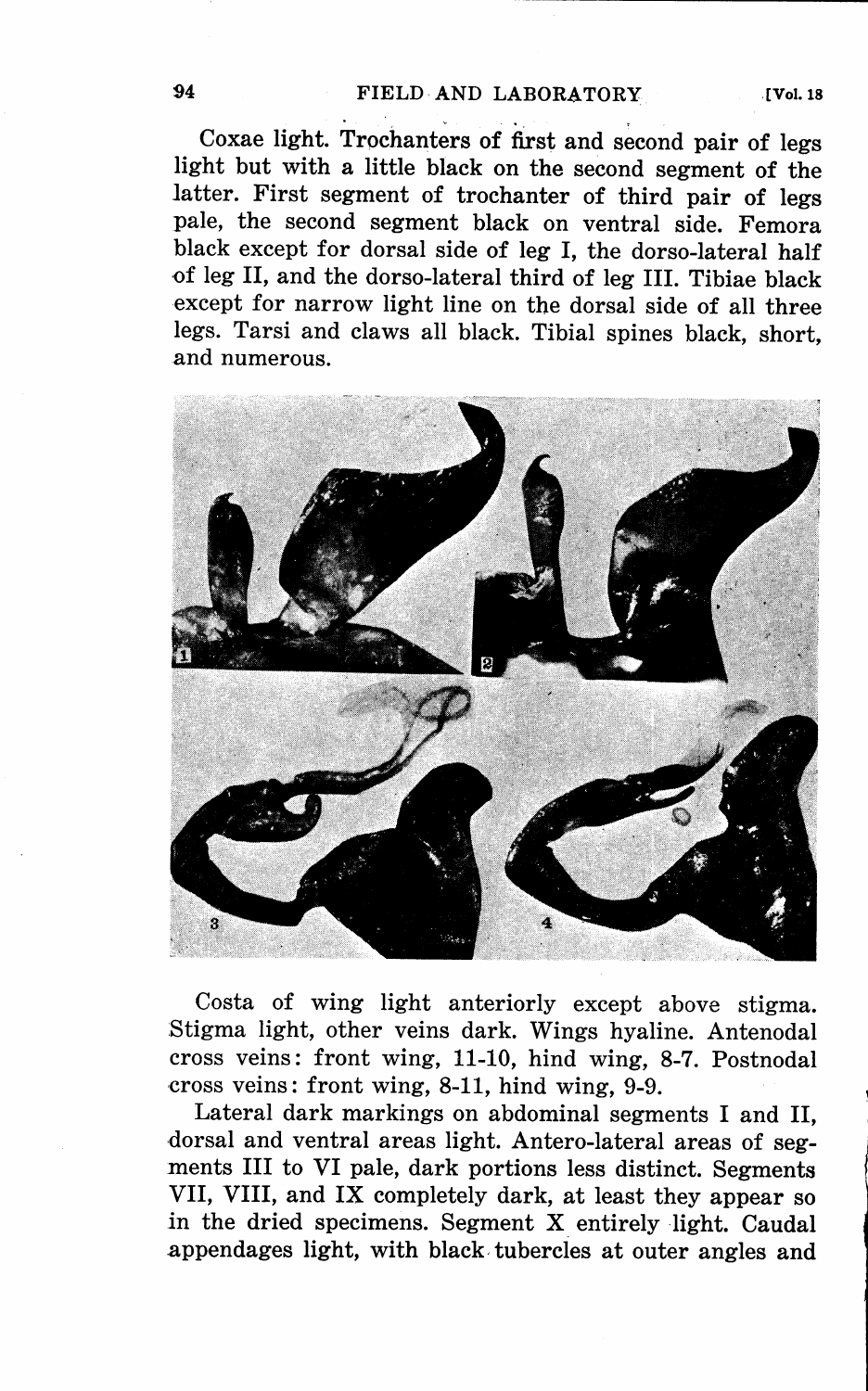